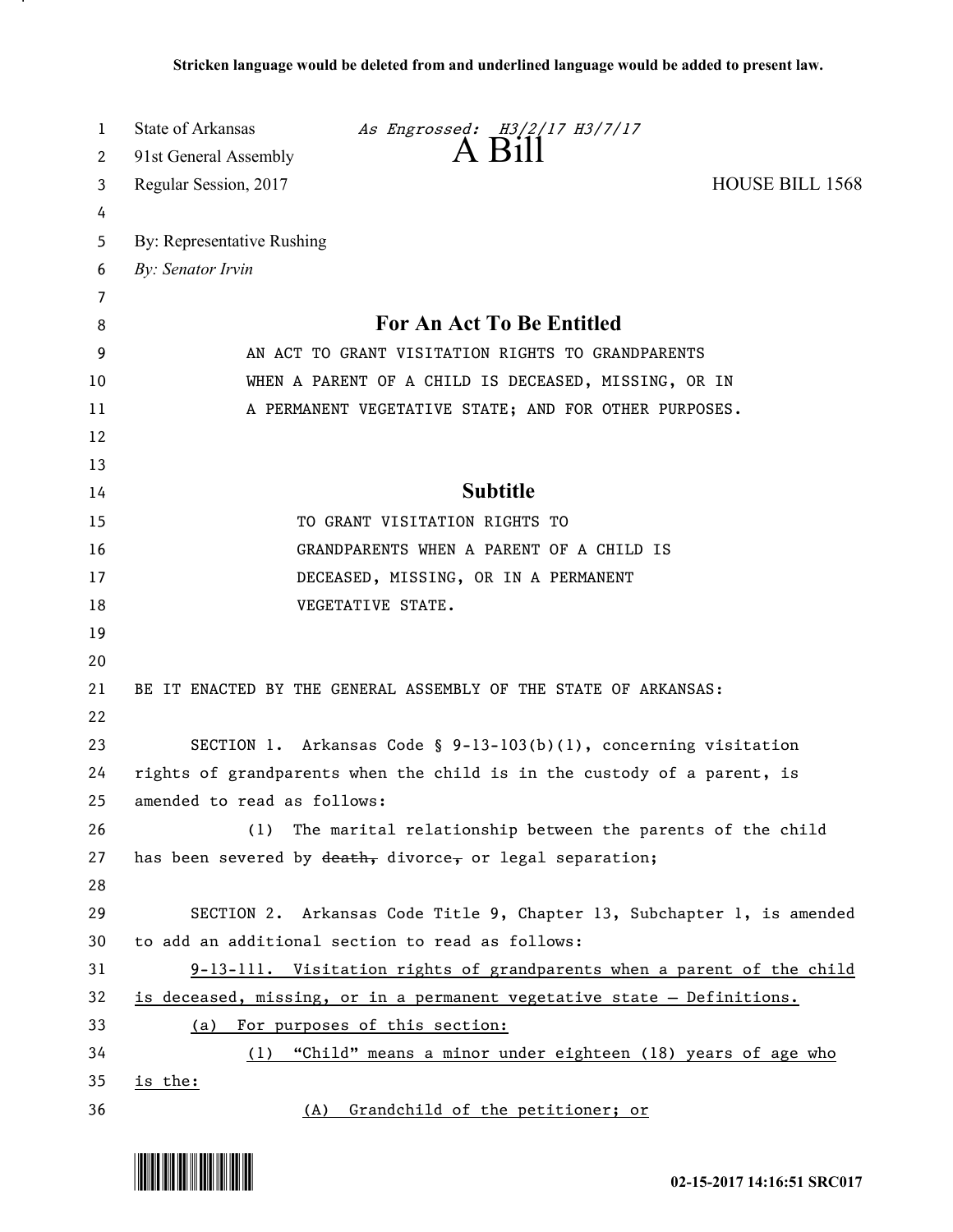| 1  | (B) Great-grandchild of the petitioner;                                       |
|----|-------------------------------------------------------------------------------|
| 2  | (2)(A) "Emotional abuse" means subjecting or exposing a child to              |
| 3  | behavior that may result in psychological trauma, including anxiety, chronic  |
| 4  | depression, or post-traumatic stress disorder.                                |
| 5  | (B) "Emotional abuse" includes confinement, isolation,                        |
| 6  | verbal assault, humiliation, or intimidation that may diminish the sense of   |
| 7  | a child's identity;                                                           |
| 8  | "Emotional neglect" means the failure to provide adequate<br>(3)              |
| 9  | nurturing and affection to a child or the exposure of the child to chronic or |
| 10 | extreme domestic violence;                                                    |
| 11 | $(4)$ "Petitioner" means the parent or grandparent of a deceased              |
| 12 | parent of a child; and                                                        |
| 13 | (5) "Reasonable visitation" means a period of time that                       |
| 14 | comfortable or agreeable to all parties involved in the proceeding and that   |
| 15 | is no less than one (1) week during a year and no more than four (4) weeks    |
| 16 | during a year.                                                                |
| 17 | (b) A great-grandparent or grandparent of a child whose parents               |
| 18 | are deceased, missing, or in a permanent vegetative state, or whose one (1)   |
| 19 | parent is deceased, missing, or in a permanent vegetative state may petition  |
| 20 | the court for reasonable visitation with the grandchild upon a finding that   |
| 21 | the visitation would be in the best interest of the child.                    |
| 22 | (c) To establish that visitation with the petitioner is in the best           |
| 23 | interest of the child, the petitioner shall prove by a preponderance of the   |
| 24 | evidence that:                                                                |
| 25 | The petitioner has the capacity to give the child love,<br>(1)                |
| 26 | affection, emotional support, and guidance;                                   |
| 27 | The loss of the relationship between the petitioner and the<br>(2)            |
| 28 | child is likely to harm or emotionally distress the child, or that the loss   |
| 29 | of the relationship would result in emotional abuse or emotional neglect to   |
| 30 | the child; and                                                                |
| 31 | The petitioner is willing to cooperate with the custodian of<br>(3)           |
| 32 | the child if visitation with the child is allowed.                            |
| 33 | An order granting or denying visitation to a petitioner under this<br>(d)     |
| 34 | section shall be in writing and shall state all factors considered by the     |
| 35 | court in its decision to grant or deny visitation.                            |
| 36 | (e) The court may require the petitioner to pay attorney's fees of the        |

02-15-2017 14:16:51 SRC017